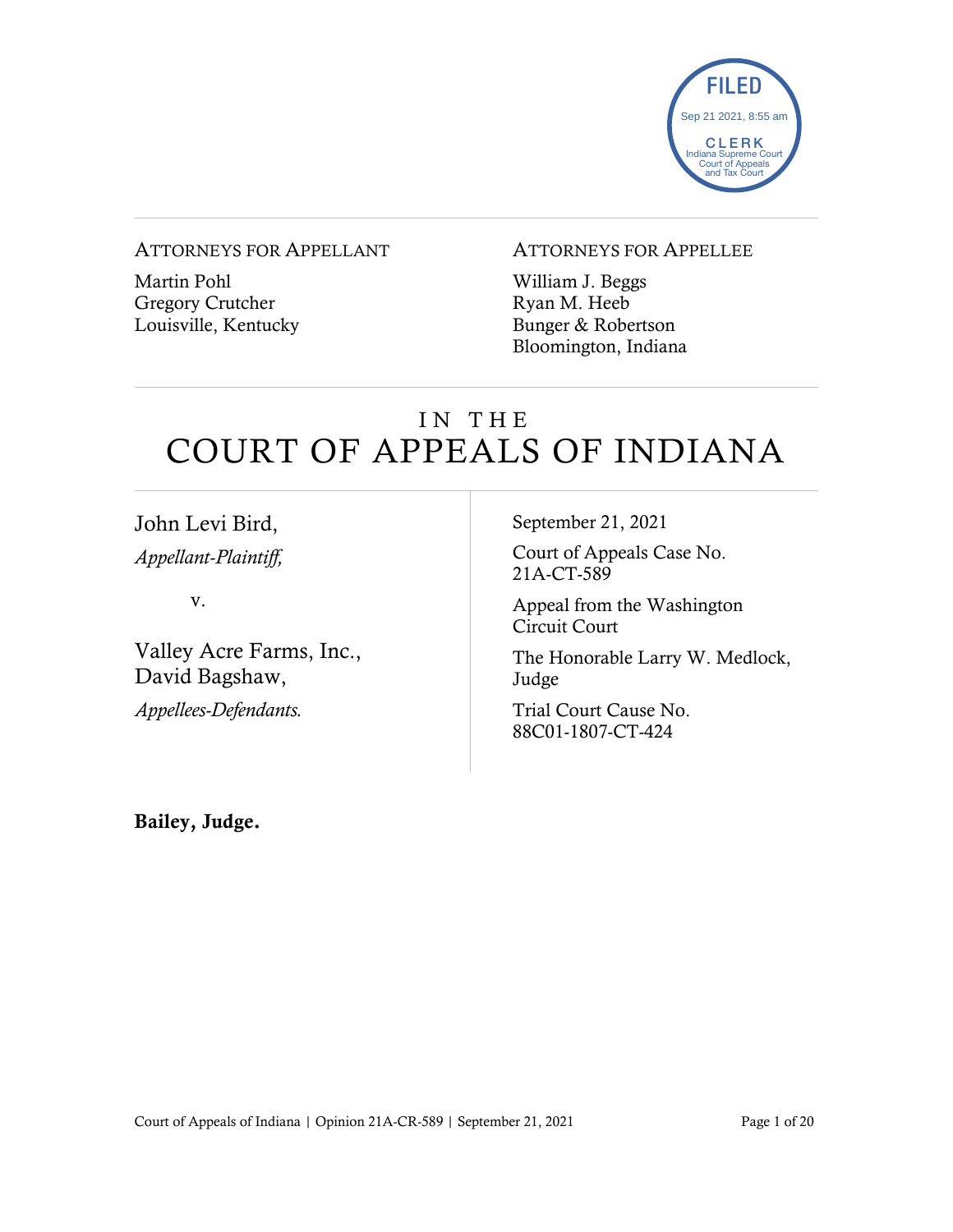## Case Summary

[1] John Levi Bird ("Bird") appeals a grant of summary judgment that disposed of his negligence claims against Valley Acre Farms, Inc. and other co-defendants (at times, collectively referred to as "Valley Acre") upon the trial court's determination that a general release of all defendants, drafted by the insurer of two defendants and signed by Bird, was a valid contract; a Covenant Not to Execute of the same date in contemplation of ongoing litigation was parol evidence irrelevant to party intent; and a subsequently executed limited release failed for lack of consideration. We reverse and remand for trial.

### Issues

- [2] Bird presents two issues for review:
	- I. Whether the trial court properly granted a motion from Valley Acre to strike an attorney e-mail and attorney affidavit designated in opposition to the motion for summary judgment; and
	- II. Whether the trial court erroneously granted summary judgment.

### Facts and Procedural History

[3] The uncontested facts are as follows. On May 9, 2017, then sixteen-year-old Bird and another minor, D.G., were working at Valley Acre, and were directed to clean out a chicken coop. Inside the chicken coop, D.G. discovered a loaded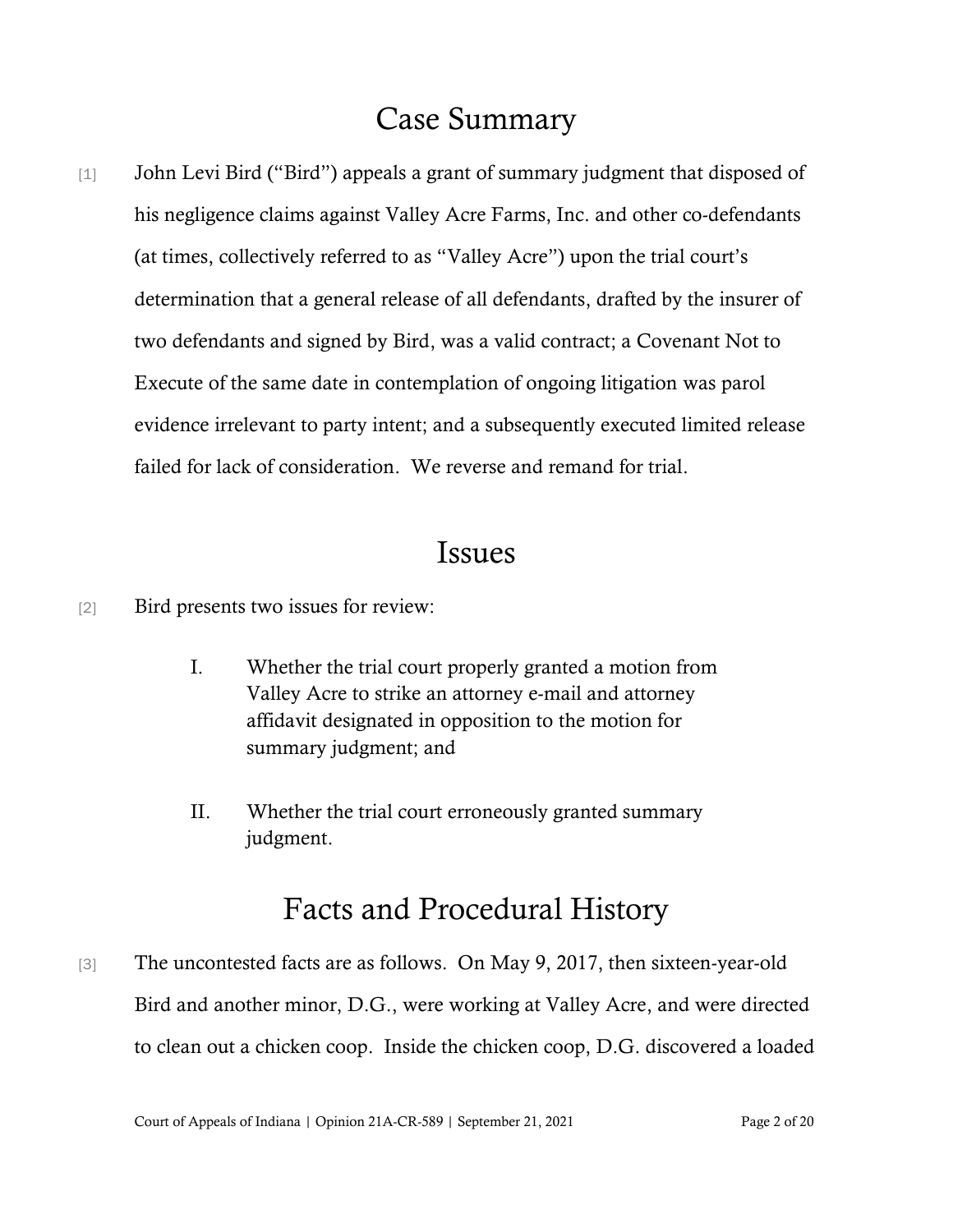rifle, with which he shot Bird in the abdomen. Bird was taken to a local hospital and ultimately airlifted to University of Louisville Hospital with life threatening injuries.

[4] On July 23, 2018, Bird filed his complaint against D.G., D.G.'s parents Mother G. and Father G., Valley Acre, Valley Acre's shareholder<sup>1</sup> David Bagshaw ("Bagshaw"), and premises owner Geneva Bagshaw ("Geneva"). After the filing of the complaint, three documents were executed having a connection to the shooting incident: a May 19, 2020 document entitled "Release of All Claims against Dennis and Angelina Gresham and Indemnity Agreement" ("the May Release"), a May 19, 2020 "Covenant not to Execute on any Judgment in Excess of Available Insurance Proceeds" (with Bird and an authorized representative of State Farm Insurance<sup>2</sup> as signatories) ("the Covenant"), and a December 11, 2020 "Release of All Claims against Dennis and Angelina Gresham and Indemnity Agreement" ("the December Release"). (App. Vol. II, pgs. 55, 58, 61.) The language of the May Release, in relevant part, addressed "full settlement of all claims resulting from said accident." *Id.* at 55. The Covenant contemplated ongoing litigation, but Bird agreed not to execute upon any judgment obtained against D.G. The December Release deleted the "all claims" language and included the term: "Nothing herein does

 $1$  The parties have simply referred to David Bagshaw as an owner. It is unclear whether he is the sole, majority, or minority shareholder of the incorporated farming operation.

 $2$  D.G.'s parents were insured by State Farm Insurance, under a policy having limits of \$100,000.00.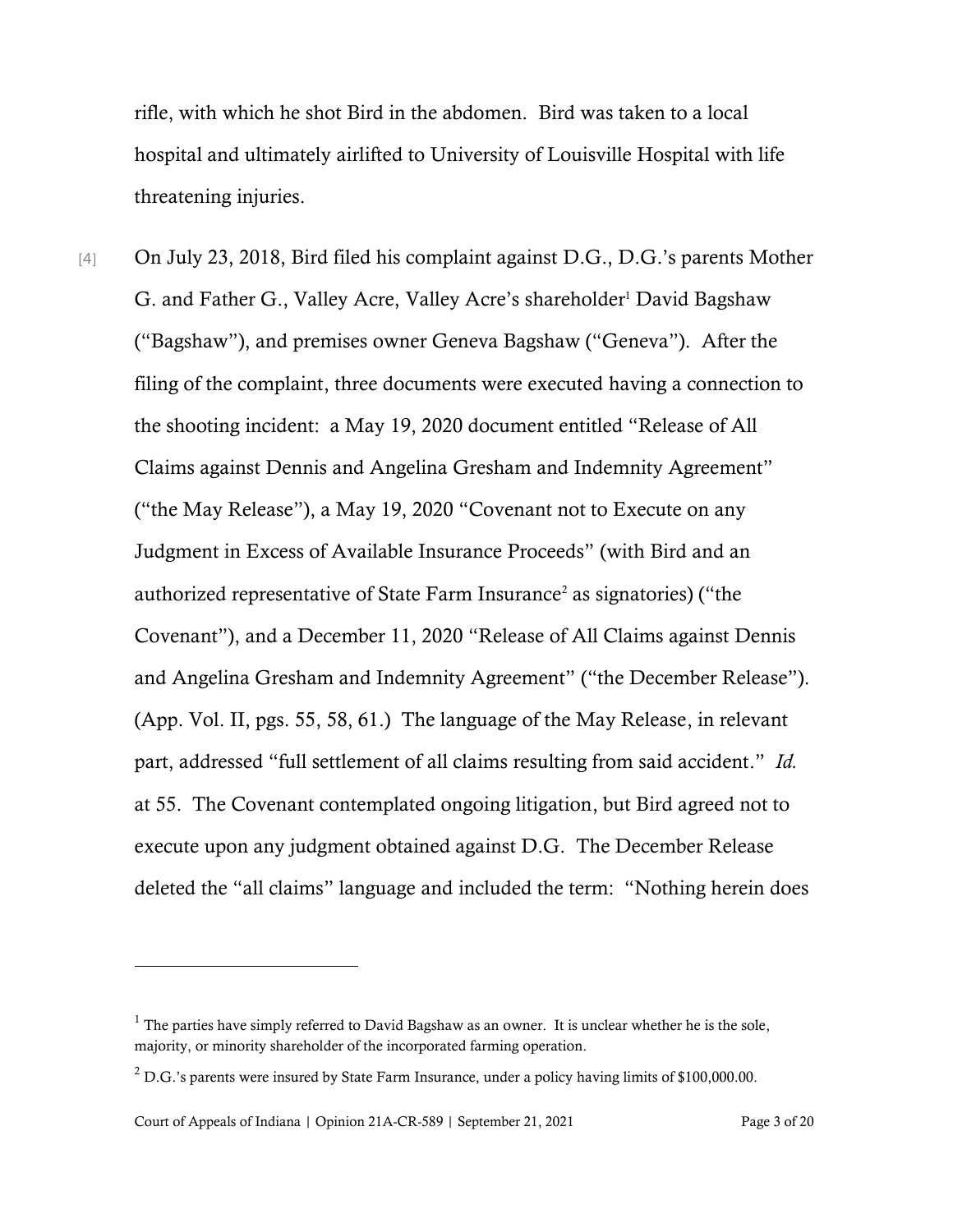or is intended to release any claims against Valley Acre Farms, Inc., David Bagshaw, or Geneva Bagshaw." *Id.* at 58. Each of the releases stated that a \$5,000.00 payment was the consideration for the release.

- [5] On December 17, 2020, Valley Acre filed a motion for summary judgment, contending that all defendants had been released from liability upon execution of the May Release. Bird responded, contending that the "defunct [July] Release was never fully executed." (*Id.* at 57.) On February 22, 2021, the trial court conducted a hearing on the summary judgment motion and Valley Acre's motion to strike some materials designated in opposition to summary judgment. Valley Acre argued that the May Release was a valid contract supported by \$5,000.00 in consideration, the December Release failed for lack of new consideration, and the Covenant was not to be considered in conjunction with the May Release because D.G., and not his parents, was the signatory. Bird's counsel advised the trial court that two separate \$5,000.00 checks had been issued in connection with the releases and the first had been returned. 3
- [6] On March 24, 2021, the trial court issued its order on the motion to strike, striking from Bird's designation of evidence: proposed stipulations of dismissal as to Father G. and Mother G., a December 9, 2020 e-mail from an attorney representing D.G.'s parents, and affidavits from two attorneys who had represented Bird. Also on March 24, 2021, the trial court entered its order

Court of Appeals of Indiana | Opinion 21A-CR-589 | September 21, 2021 Page 4 of 20

<sup>3</sup> Bird's counsel stated: "We've had a check cut. We've had two checks cut. One was sent back while the terms were being finalized within the time with the contract with (inaudible)." (Tr. Vol. II, pg. 19.)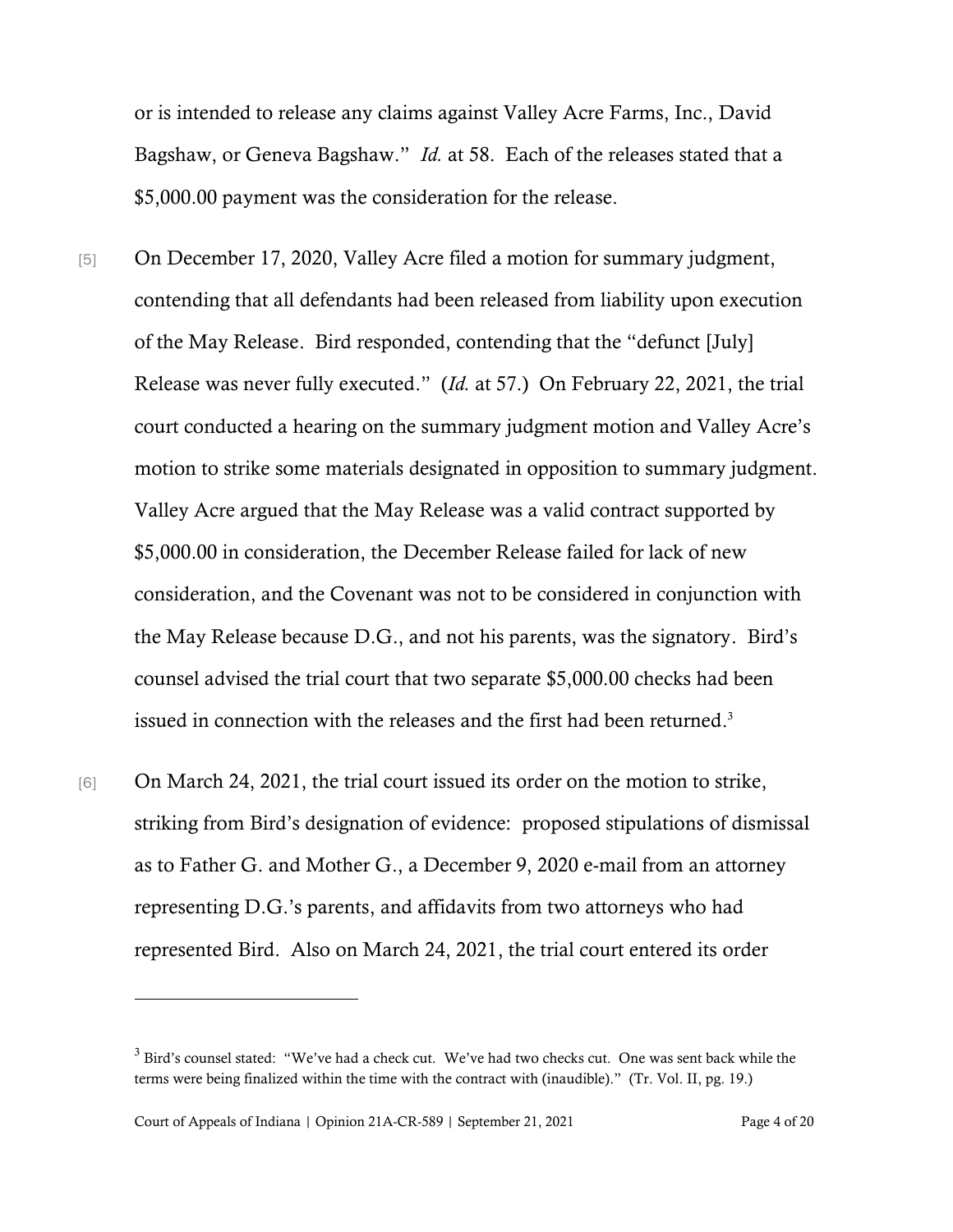granting the summary judgment motion of Valley Acre and declaring the order to be final and appealable pursuant to Indiana Trial Rule 54(B). 4 The trial court concluded that: the May Release terms were clear and unambiguous so as to release all defendants from liability; the court could not consider parol evidence; the Covenant was not a document to be considered as one executed contemporaneously with the May Release transaction because D.G.'s parents were not parties to the Covenant; the December Release represented an attempted modification of the May Release without new consideration; and Bird was not entitled to equitable reformation of the May Release because a mistake of law, as opposed to a mistake of fact, had been made. 5

[7] On May 7, 2021, the parties filed a Stipulation of Dismissal as to Father G. and Mother G. only. Bird now appeals.

<sup>&</sup>lt;sup>4</sup> The Notice of Appeal in a separate appeal brought by Bird in 21A-CT-225 discloses that Geneva Bagshaw and David Bagshaw were individually granted summary judgment on September 1, 2020, and December 23, 2020, respectively, something not clearly reflected in the Chronological Case Summary herein. On June 25, 2021, this Court involuntarily dismissed the prior attempted appeal.

<sup>&</sup>lt;sup>5</sup> In Indiana, a court may reform a written contract only if (1) there has been a mutual mistake, or (2) one party makes a mistake while the other party commits fraud or inequitable conduct. *Estate of Spry v. Greg & Ken, Inc.*, 749 N.E.2d 1269, 1275 (Ind. Ct. App. 2001). Reformation for a mistake is only available to address a mistake of fact, not a mistake of law. *Id.* Additionally, equity does not intervene if the complaining party failed to read the instrument or heed its plain terms. *Id.*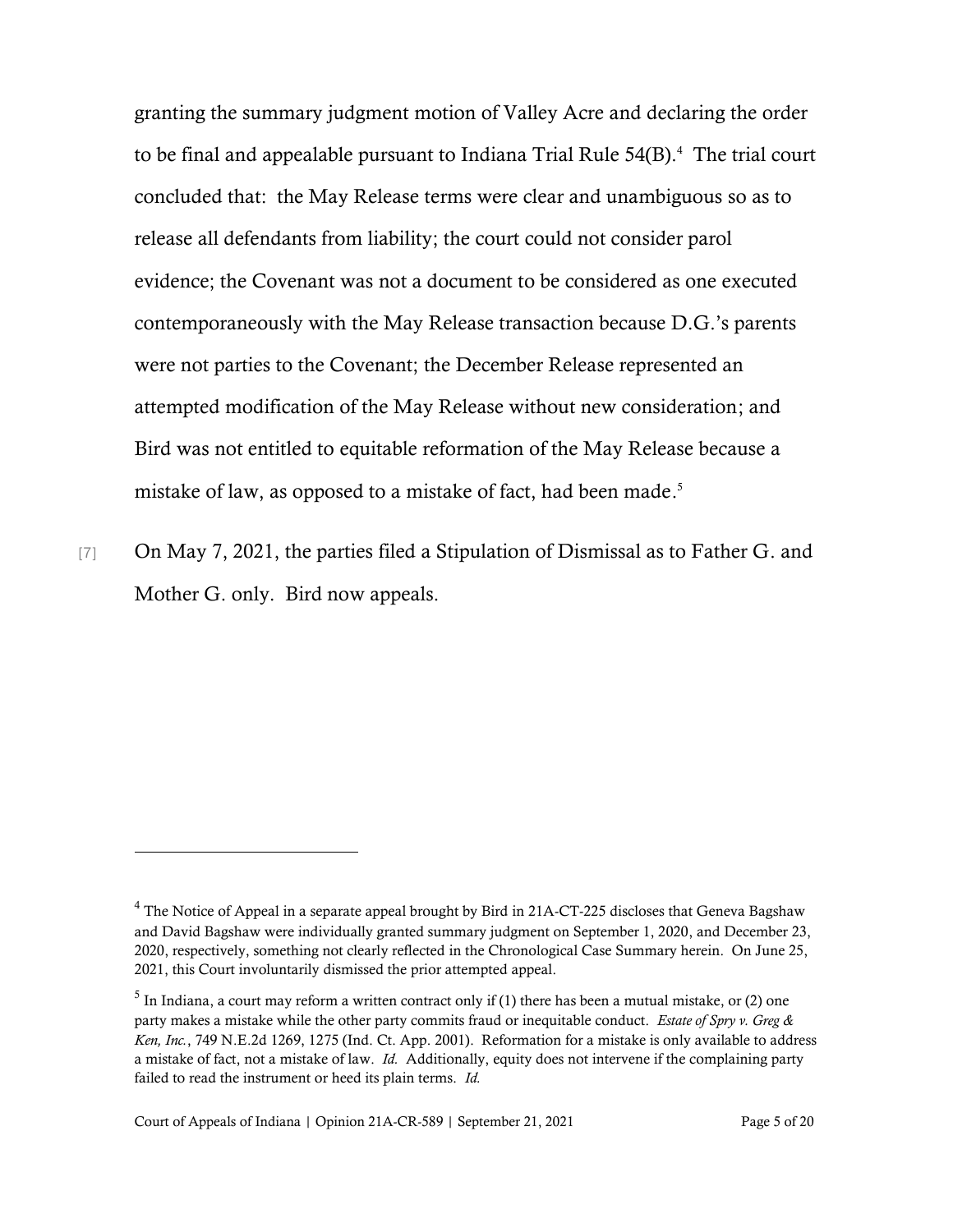# Discussion and Decision

### Motion to Strike

## [8] Without record citation or citation to legal authority, Bird makes the following concise argument regarding the trial court's grant of the motion to strike:

The trial court abused its discretion in granting the Appellees' Motion to Strike with regard to the December 9, 2020 Email from Natalie Short, and Affidavit of Kungu Njuguna. The latter affidavit was timely filed with regard to the subject matter of the Appellees' Second Motion for Summary Judgment. The affidavit properly authenticated and verified the December 9, 2020 Email from Natalie Short, thereby making said designated evidence admissible. Accordingly, the trial court abused its discretion at least in part by granting the Appellees' Motion to Strike.

Appellant's Brief at 23-24. When an appellant presents only argument, unaccompanied by citation to authority or record citation, the issue is waived for appellate review. *Bixler v. State*, 537 N.E.2d 21, 23 (Ind. 1989).

[9] Waiver notwithstanding, we find no abuse of discretion. "[I]n ruling on a motion for summary judgment, the trial court will consider only properly designated evidence which would be admissible at trial." *Zelman v. Capital One Bank (USA) N.A.*, 133 N.E.3d 244, 248 (Ind. Ct. App. 2019). The email in question was proffered without authentication, that is, "evidence sufficient to support a finding that the item is what the proponent claims it is." Ind. Evidence Rule 901. It was properly stricken.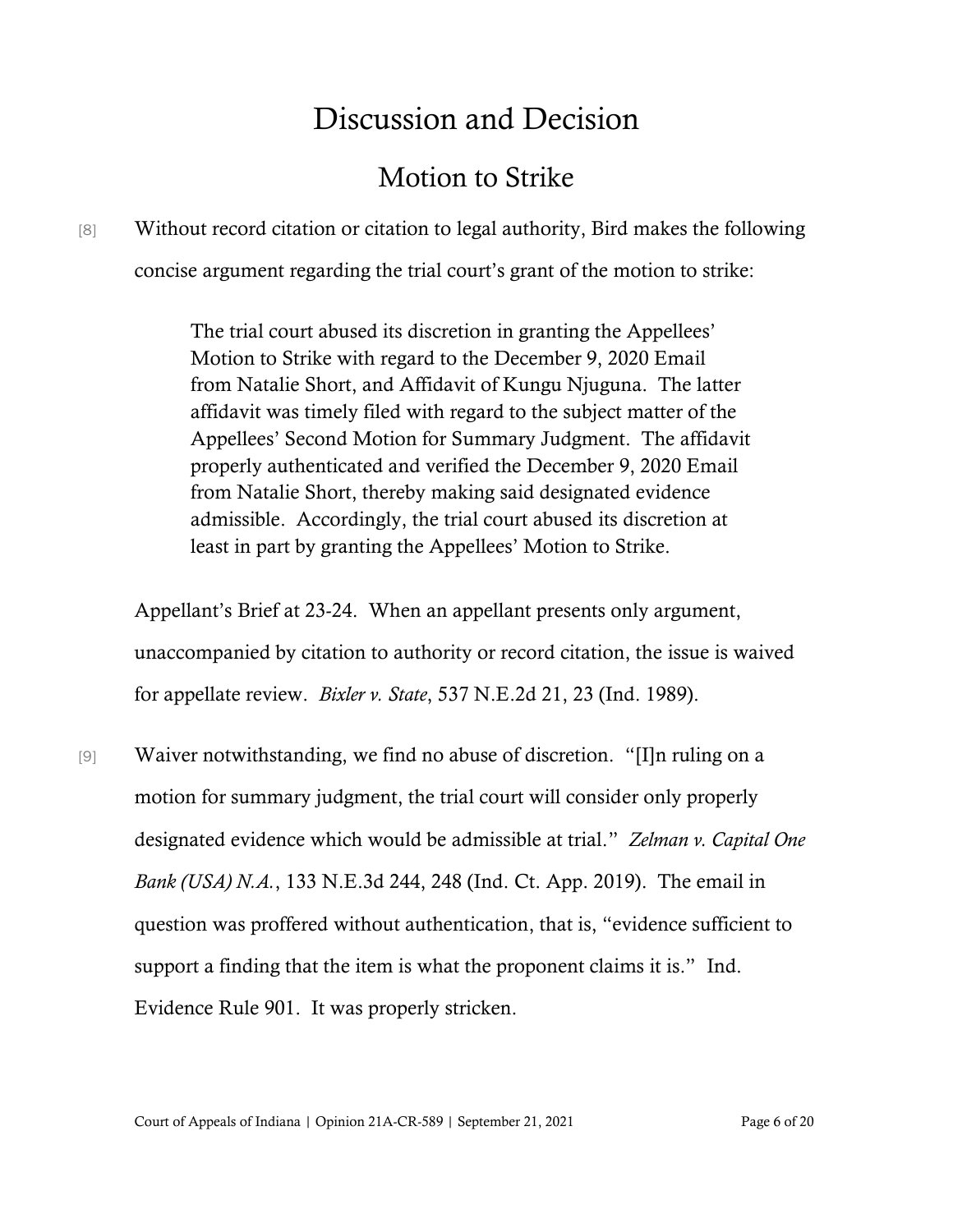[10] Subsequently, Bird proffered an attorney affidavit in an attempt to authenticate the e-mail. However, the affidavit was not timely designated. Trial Rule 56(C) provides that "[a]n adverse party shall have thirty (30) days after service of the motion to serve a response and any opposing affidavits." If the non-moving party does not respond to a motion for summary judgment "within 30 days by either filing a response, requesting a continuance under Trial Rule 56(1), or filing an affidavit under Trial Rule 56(F), the trial court cannot consider summary judgment filings of that party subsequent to the 30-day period." *HomEq Servicing Corp. v. Baker*, 883 N.E.2d 95, 98-99 (Ind. 2008). Here, Bird proffered the attorney affidavit sixty-two days after Valley Acre's motion for summary judgment, without an order granting an extension of time to designate materials in opposition to the motion. The affidavit was properly stricken as untimely.

### Grant of Summary Judgment

#### Summary Judgment Standard of Review

Court of Appeals of Indiana | Opinion 21A-CR-589 | September 21, 2021 Page 7 of 20 [11] We review summary judgment de novo, applying the same standard as the trial court. *Hughley v. State*, 15 N.E.3d 1000, 1003 (Ind. 2014). Summary judgment is appropriate "if the designated evidentiary matter shows that there is no genuine issue as to any material fact and that the moving party is entitled to a judgment as a matter of law." Ind. Trial Rule 56(C). We construe the evidence in favor of the nonmovant and resolve all doubts against the moving party. *Pfenning v. Lineman*, 947 N.E.2d 392, 397 (Ind. 2011) (quotation omitted). The party moving for summary judgment bears the initial burden to establish its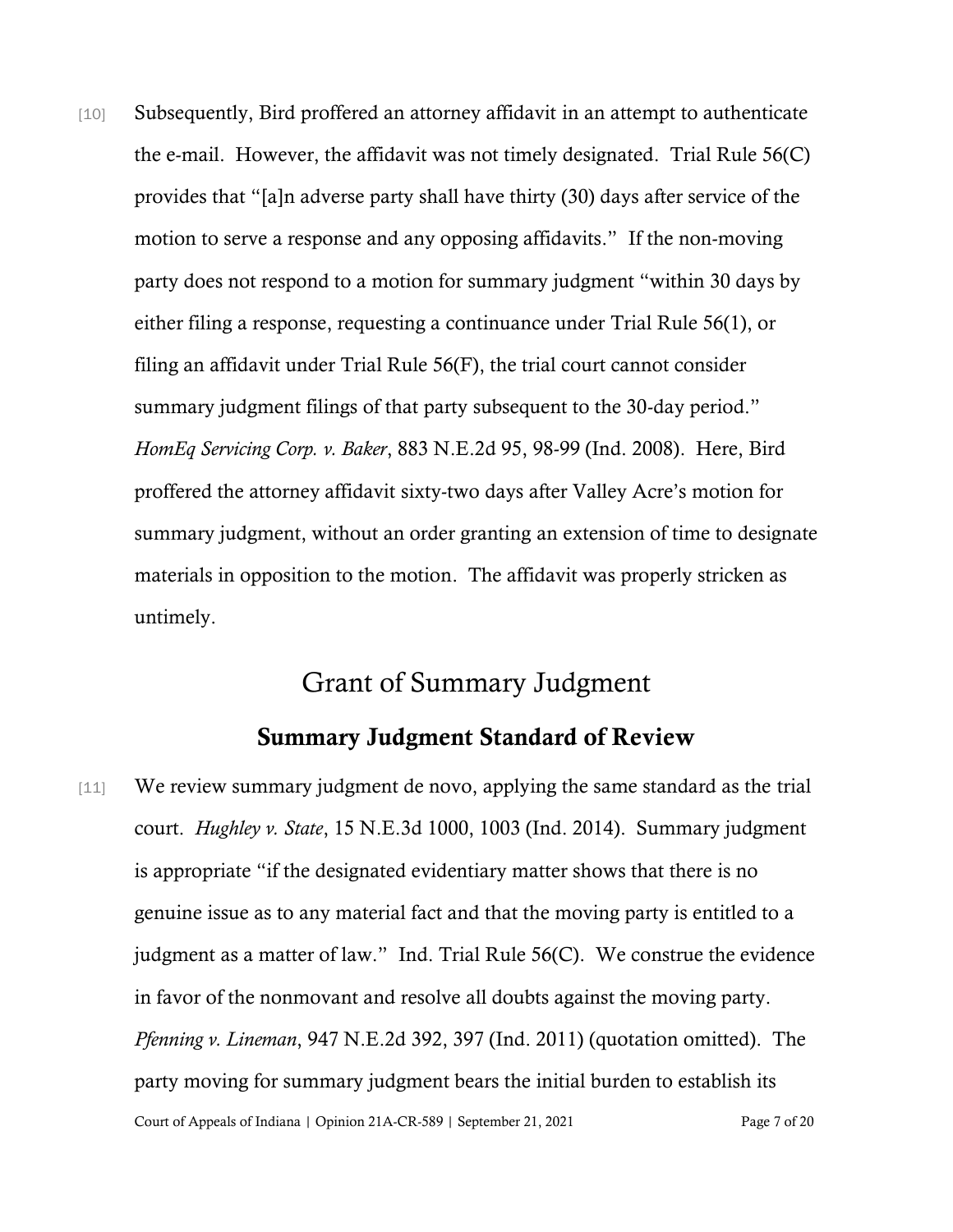entitlement to summary judgment. *Id.* at 396–97. Only then does the burden fall upon the nonmoving party to set forth specific facts demonstrating a genuine issue for trial. *Id.* at 397 (quotation omitted).

- [12] A genuine issue of material fact exists where facts concerning an issue that would dispose of the litigation are in dispute or where the undisputed material facts are capable of supporting conflicting inferences on such an issue. *Huntington v. Riggs*, 862 N.E.2d 1263, 1266 (Ind. Ct. App. 2007), *trans. denied*. The summary judgment process is not a summary trial. *Hughley*, 15 N.E.3d at 1003-04. Indiana consciously errs on the side of letting marginal cases proceed to trial on the merits, rather than risk short-circuiting meritorious claims. *Id.* at 1004. Nevertheless, a grant of summary judgment is clothed with a presumption of validity, and the appellant bears the burden of demonstrating that the trial court erred. *Kramer v. Catholic Charities of Diocese of Fort Wayne – South Bend, Inc.*, 32 N.E.3d 227, 231 (Ind. 2015).
- [13] "When no genuine issues of material fact divide the parties, we need only determine whether the trial court correctly applied the law to the undisputed facts." *GEICO Ins. Co. v. Rowell*, 705 N.E.2d 476, 480 (Ind. Ct. App. 1999). The construction of an unambiguous contract is generally a question of law, which may be particularly appropriate for summary judgment. *Id.*

#### Contract Standard of Review

[14] The intent of the contracting parties to bestow rights upon a third party must affirmatively appear from the language of the instrument when properly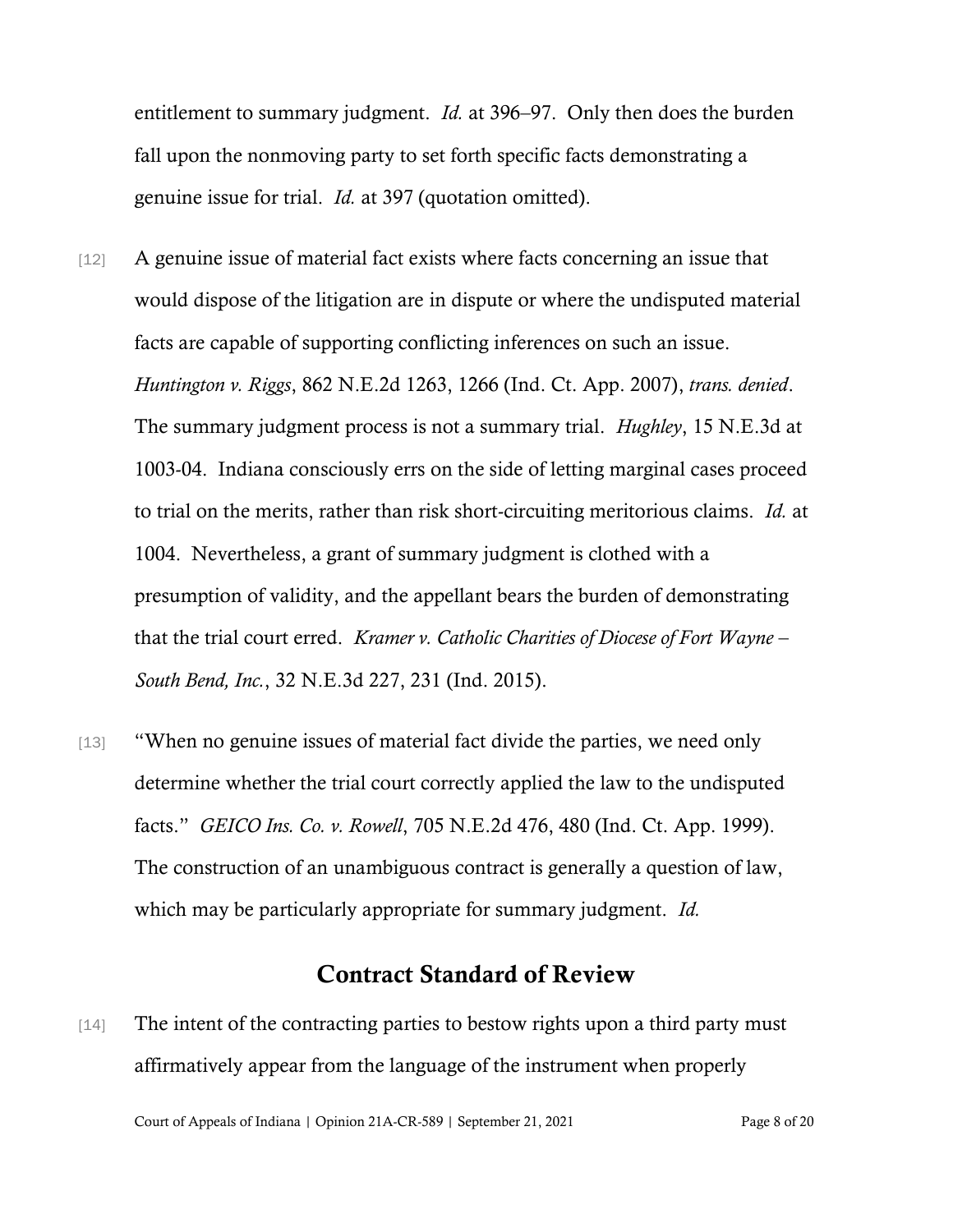interpreted and construed. *OEC-Diasonics, Inc. v. Major*, 674 N.E.2d 1312, 1315 (Ind. 1996). A release is interpreted like any other contract:

A release executed in exchange for proper consideration works to release only those parties to the agreement unless it is clear from the document that others are to be released as well. A release, as with any contract, should be interpreted according to the standard rules of contract law. Therefore, from this point forward, release documents shall be interpreted in the same manner as any other contract document, with the intention of the parties regarding the purpose of the document governing.

*Huffman v. Monroe Cnty. Comm. Sch. Corp.*, 588 N.E.2d 1264, 1267 (Ind. 1992).

[15] When interpreting a contract, a court is to determine and give effect to the parties' intent through the language they use to express their rights and duties under the contract. *Gold v. Cedarview Mgmt. Corp.*, 950 N.E.2d 739, 742-43 (Ind. Ct. App. 2011). Absent ambiguity, the terms of a contract are given their plain and ordinary meaning. *Id.* at 743. There is ambiguity when "reasonable people could come to different conclusions about the contract's meaning." *Id.* When the terms of an agreement are clear and unambiguous, extrinsic evidence, i.e., that which relates to a contract but not appearing on the face because it comes from other sources, is not admissible. *Id.*

> In general, "[t]he parol evidence rule provides that extrinsic evidence is inadmissible to add to, vary, or explain the terms of a written instrument if the terms of the instrument are clear and unambiguous." *Cooper v. Cooper*, 730 N.E.2d 212, 215 (Ind. Ct. App. 2000). However, under the stranger to the contract rule, "the inadmissibility of parol evidence to vary the terms of a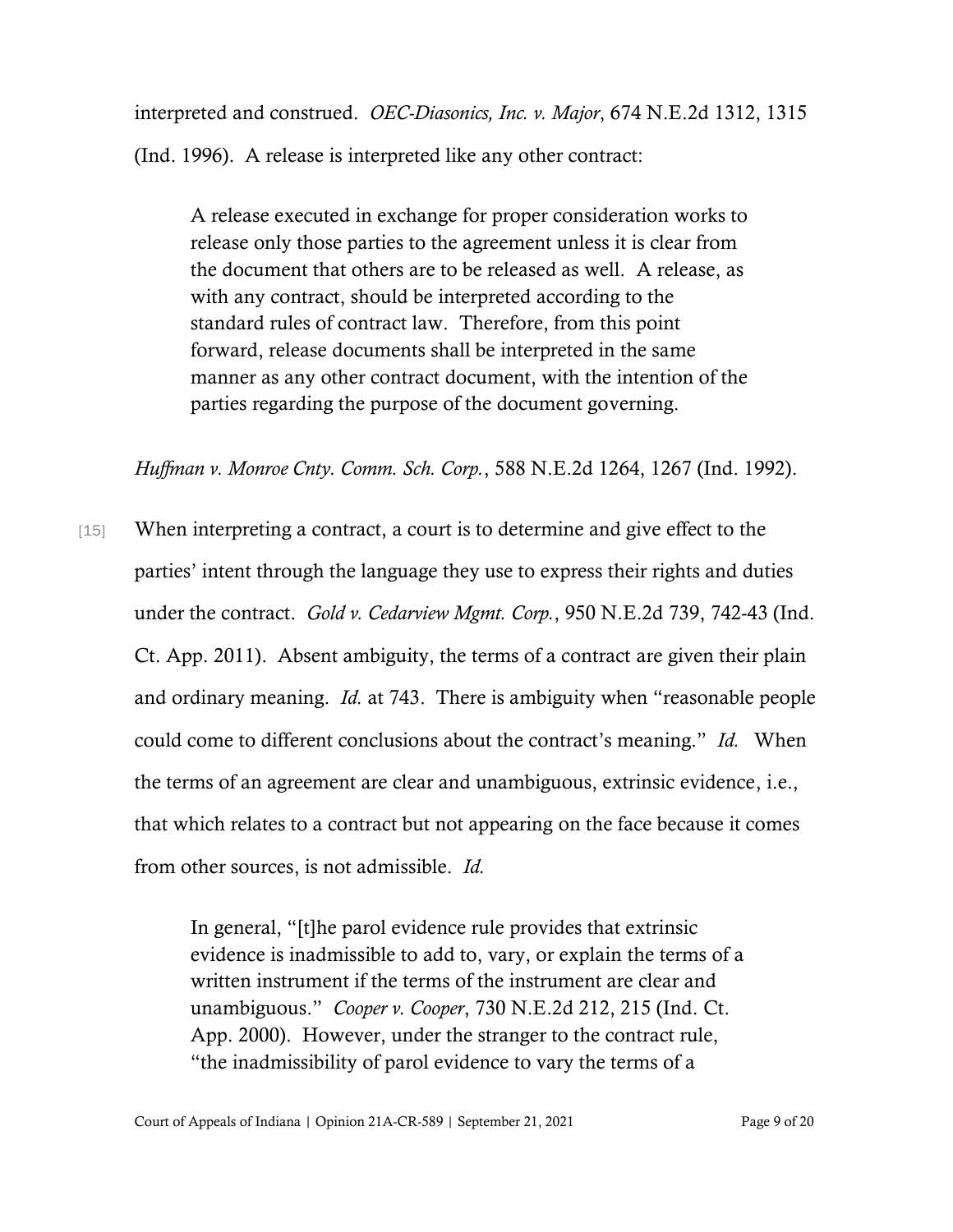written instrument does not apply to a controversy between a third party and one of the parties to the instrument." *Id.* at 216 (relying on White v. Woods, 183 Ind. 500, 109 N.E. 761, 763 (1915)). *See also State Highway Comm'n v. Wilhite*, 218 Ind. 177, 180–181, 31 N.E.2d 281, 282 (1941) (holding that "the general rule that resort may not be had to parol evidence to vary or contradict a written contract complete on its face does not apply to others than the parties to the instrument"); *Kentucky & Indiana Bridge Co. v. Hall*, 125 Ind. 220, 224, 25 N.E. 219, 220 (1890) ("We recognize the rule that parol evidence may not be introduced to impeach the contents of a writing, or to control its legal effect; but the circumstances under which a writing is executed, or the consideration upon which it rests, may always be shown by parol."); *Burns v. Thompson*, 91 Ind. 146, 150 (1883) ("[A]side from the question of fraud, while a dispositive instrument can not be varied by parol, so far as the parties to it are concerned, yet, in respect to strangers, written instruments, usually have no binding force, and the familiar rule against the variation of such instruments by parol evidence applies only to parties and privies, and does not forbid their being attacked and contradicted by parol by strangers to them.").

*Evan v. Poe & Assoc., Inc.,* 873 N.E.2d 92, 101-02 (Ind. Ct. App. 2007). But extrinsic evidence allowed under the "stranger to the contract" exception cannot be considered when the release is unambiguous. *Id.* at 104. "We conclude that, in the context of a controversy that exists between a third party and one of the parties to the instrument, when a release is unambiguous we need not look at any other evidence to determine the parties' intent." *Id.*

[16] Also, the contemporaneous document doctrine may permit determination of intent by examination of related writings. The doctrine provides, "[i]n the absence of anything to indicate a contrary intention, writings executed at the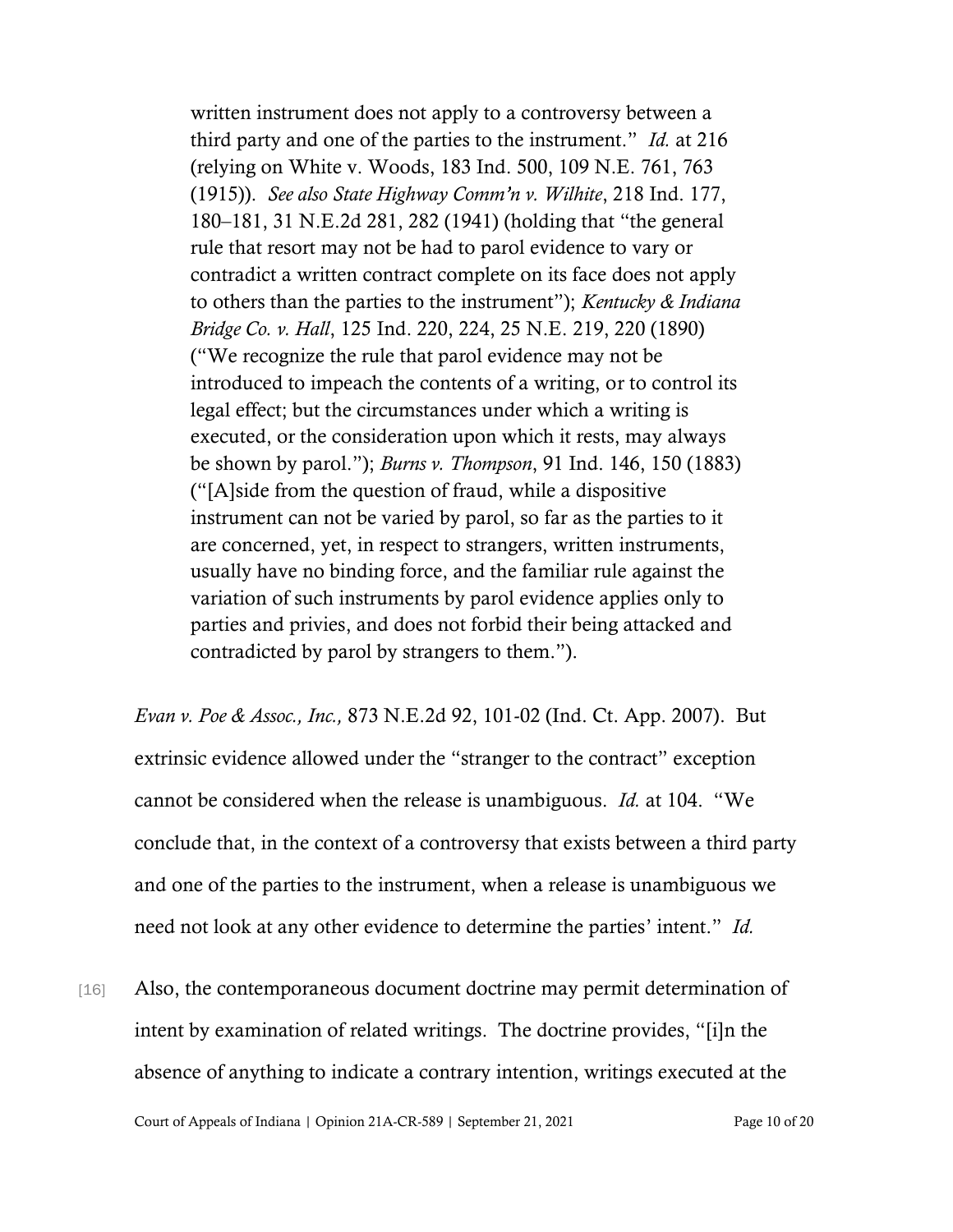same time and relating to the same transaction will be construed together in determining the contract." *Salcedo v. Toepp*, 696 N.E.2d 426, 435 (Ind. Ct. App. 1998). However, even if documents are executed at different times, they may still be construed together as long as they are a part of the same transaction. *McCae Mgmt. Corp. v. Merchants Nat. Bank and Trust Co. of Indianapolis*, 553 N.E.2d 884, 887 (Ind. Ct. App. 1990), *trans. denied*.

#### Analysis

- [17] Valley Acre described the May Release as a clear and unambiguous statement of intention to release all claims against all defendants, in exchange for consideration of \$5,000.00. On the other hand, Valley Acre described the December Release as a failed contract, due to lack of consideration. Valley Acre argued to the trial court that the May Release is the only one of the three documents executed in connection with the shooting incident that is germane to the summary judgment decision. Valley Acre prevailed in that argument, and the grant of summary judgment to Valley Acre is premised solely upon the May Release, with its broad release language.
- [18] Bird contends that the May Release was "rescinded" and it is now "moot." Appellant's Brief at 12. He directs our attention to the multiplicity of documents and argues that the trial court should have determined party intent through a broader examination. More particularly, he contends that the contemporaneous writing rule permits consideration of the Covenant, executed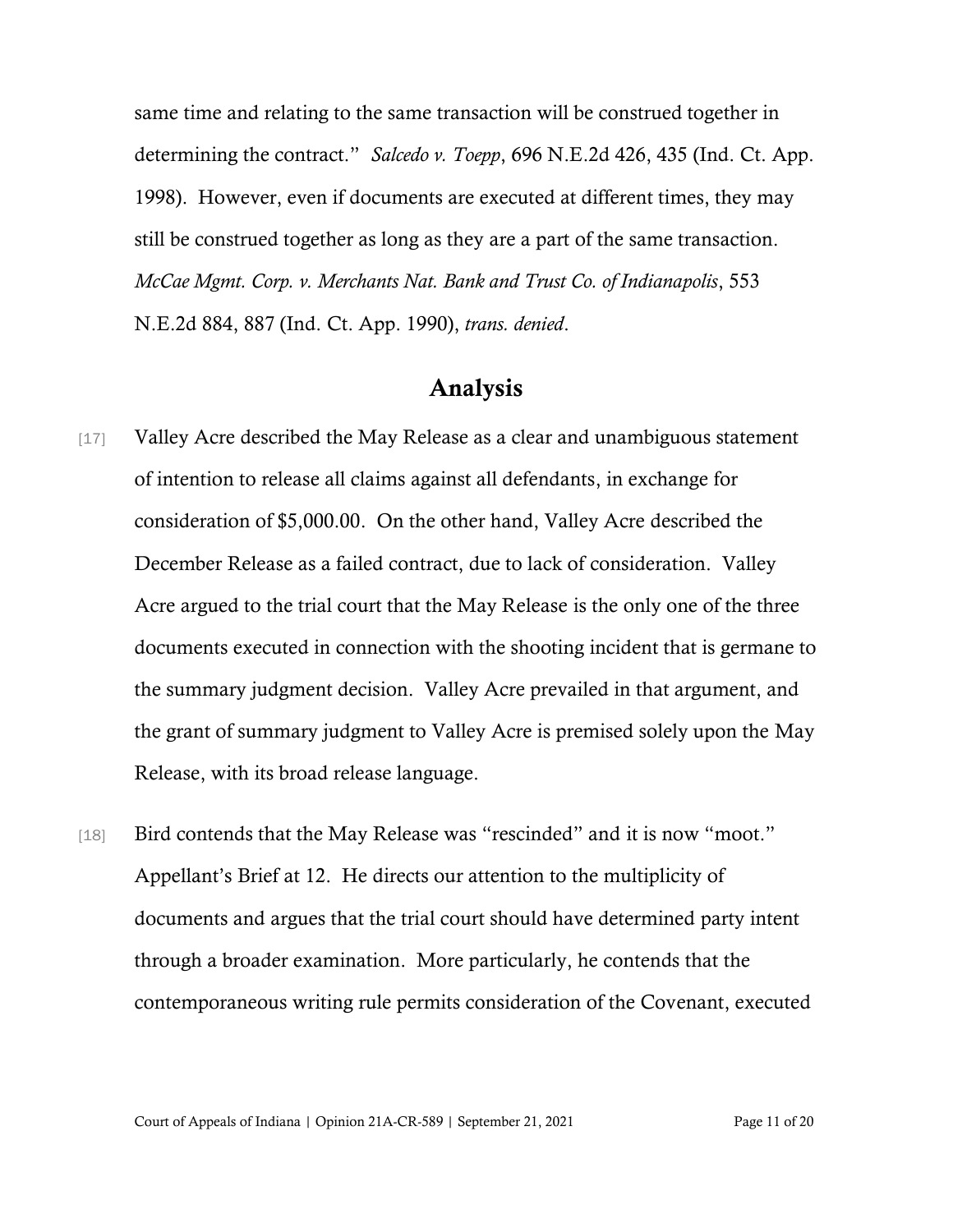the same day as the May Release. <sup>6</sup> According to Bird, if the parties to the May Release actually intended a broad release, the agreement not to execute a judgment obtained against D.G. would have been superfluous, as D.G. would have been released in the first instrument.

[19] Moreover, Bird contends that the trial court should have concluded that the December Release – as opposed to the May Release – is the valid contract, as it is supported by consideration and expresses the intent of the parties. The essence of Bird's argument is that a novation occurred. This was the threshold question for the trial court because, if the December Release extinguished the May Release, there is no need to examine the May Release for alleged ambiguity.

[20] In 1893, a panel of this Court described a novation and set forth its elements:

Novation is the act of making something new. It is the substitution of a new obligation for an existing one. It takes place when a new debtor is substituted for an old one, or when a new obligation takes the place of an old one. In every case of a novation there are four requisites: A previous valid obligation, agreement of all the parties to the new contract, extinguishment of the old contract, and a valid new contract. It may take place in three ways: When the debtor and creditor remain the same, but a new debt takes the place of an old one; when the debt remains the same, but a new debtor is substituted for the old debtor; and where the debt and debtor remain the same, but a

 $6$  The Covenant recited that D.G. agreed to pay Bird \$95,000.00, representing the remaining proceeds available under an insurance policy, and Bird agreed not to execute upon any judgment obtained against D.G.

Court of Appeals of Indiana | Opinion 21A-CR-589 | September 21, 2021 Page 12 of 20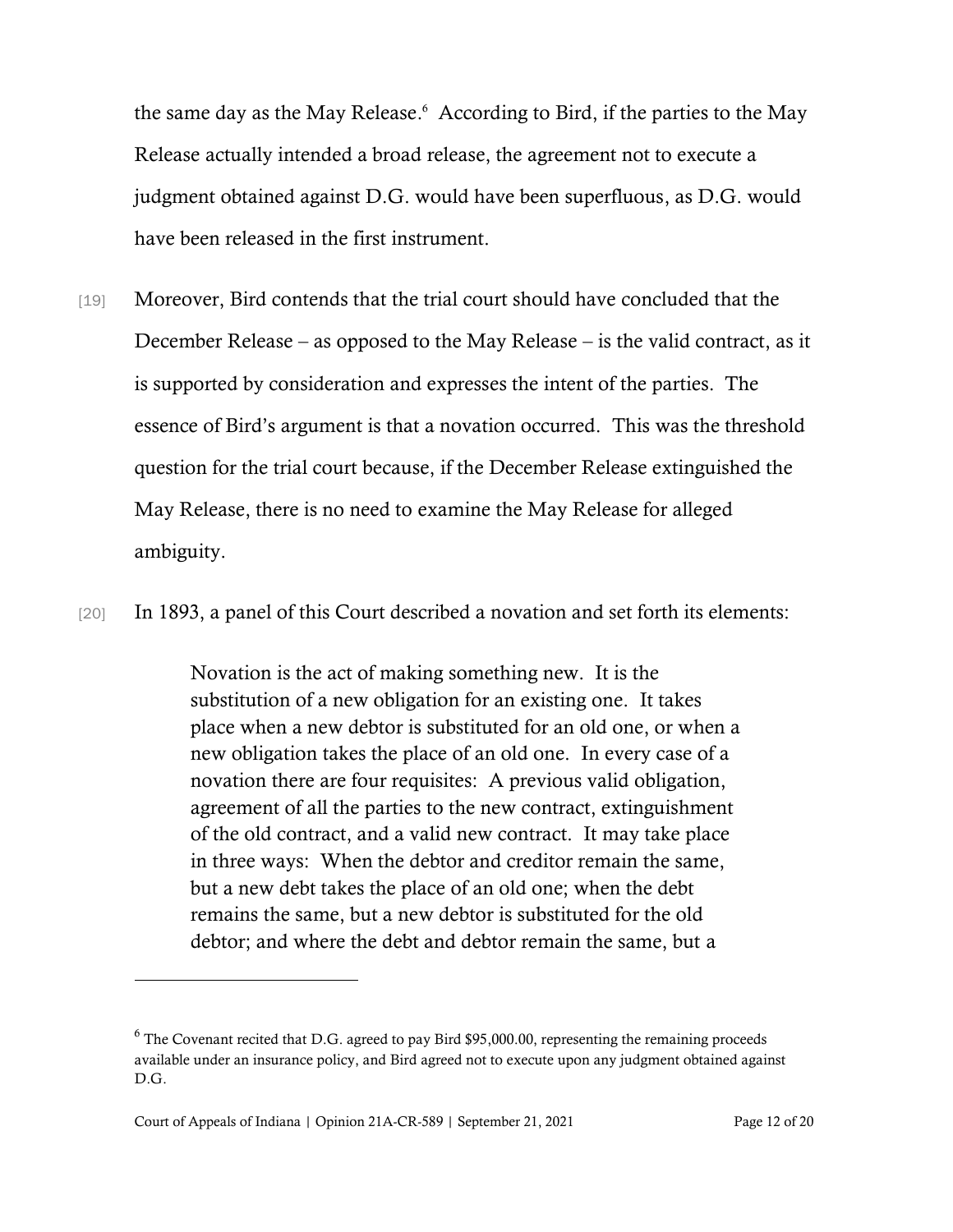new creditor is substituted for the old one. The contract of novation, like any other contract, must have a consideration to support it. The extinguishment of the old debt is the consideration for the new contract. Hence it follows that the original obligation or debt of which novation is sought must be absolutely extinguished. Unless it is extinguished, the new agreement is wanting in an essential element, and the novation fails. It is also essential in such contract that the discharge or extinguishment of the old obligation take place simultaneously with, and result from, the creation of the new obligation.

*Morrison v. Kendall*, 6 Ind. App. 212, 215, 33 N.E. 370, 370 (1893).

[21] The trial court considered the May Release as a standalone contract, the terms of which could not be varied because of lack of ambiguity. To the extent that the trial court considered whether the December Release may have extinguished the May Release, the trial court focused only upon whether the latter was not a valid contract due to a lack of consideration. A novation requires a valid new contract. *Winkler v. V.G. Reed & Sons, Inc.*, 638 N.E.2d 1228, 1234 (Ind. 1994). In order to be valid, a release must be supported by consideration. *Peters v. Kendall*, 999 N.E.2d 1030, 1034 (Ind. Ct. App. 2013), *trans. denied.* But the trial court could not conclude that the December Release lacked consideration by reference to undisputed facts. Notwithstanding the recitations in each release that \$5,000.00 was the consideration therefor, the trial court simply accepted Valley Acre's claim that consideration supported the May Release but not the December Release. Valley Acre points out that Bird did not designate evidence regarding tender or acceptance of remittance. True, but Bird is the non-movant.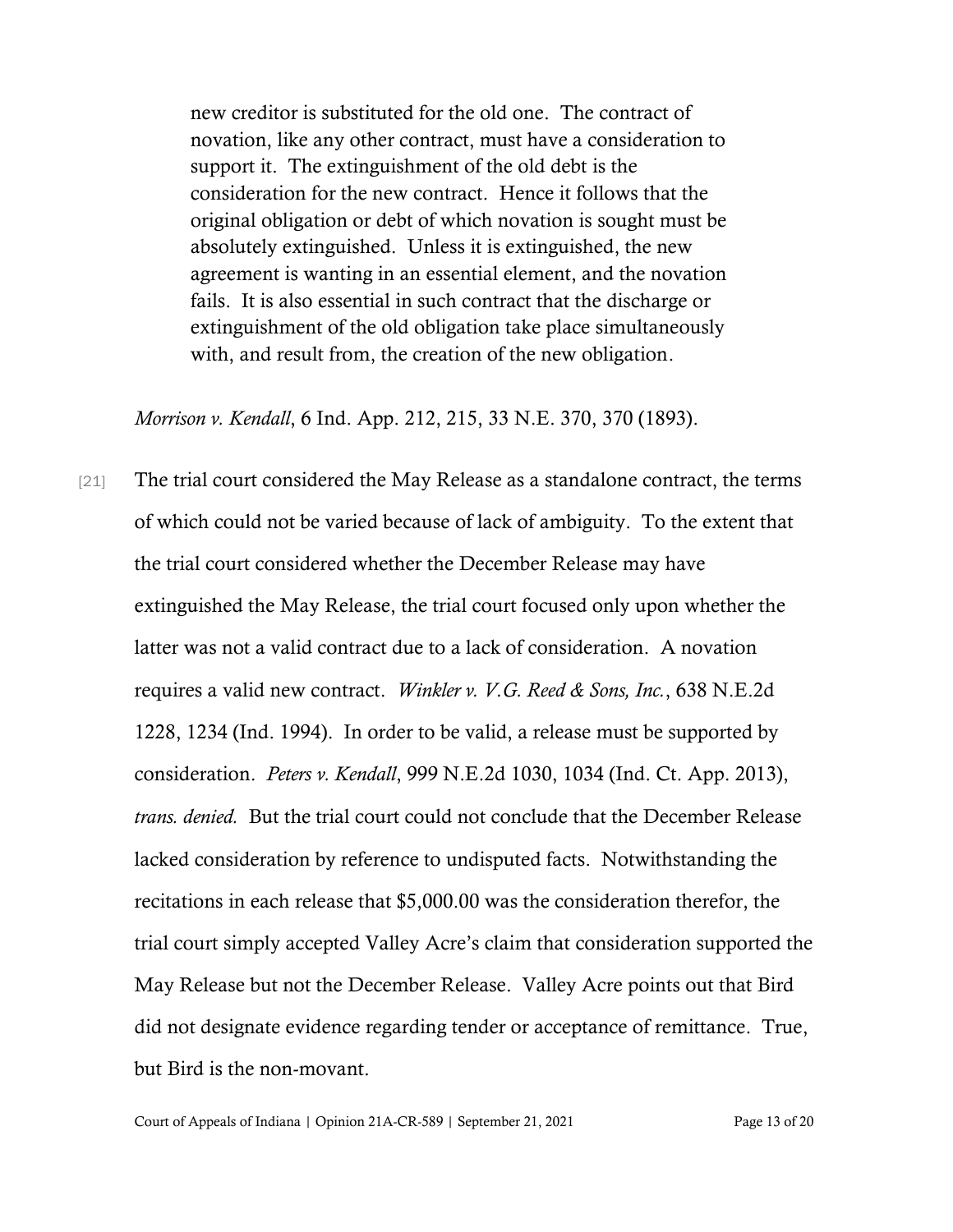- [22] In Indiana, in summary judgment proceedings, the initial burden is on the movant to "designate sufficient evidence to foreclose the nonmovant's reasonable inferences and eliminate any genuine factual issues." *Butler v. City of Peru*, 733 N.E.2d 912, 915 (Ind. 2000). It is only after the movant has met this burden that "the burden shifts to the nonmovant to make a showing sufficient to establish the existence of a genuine issue for trial on each challenged element of the cause of action." *Id.* This aspect of summary judgment procedure in Indiana differs significantly from the federal procedure. Any doubt as to the existence of a factual issue should be resolved against the party moving for summary judgment, and where designated evidentiary materials may give rise to reasonable conflicting inferences, such inferences shall be drawn in favor of the non-movant. *Auto-Owners Ins. Co. v. Harvey*, 842 N.E.2d 1279, 1289 (Ind. 2006). "The court must accept as true those facts alleged by the nonmoving party and resolve all doubts against the moving party." *Id.* (citations and quotations omitted).
- $[23]$  We cannot say as a matter of law, without factual development, that the May Release was "a release executed in exchange for proper consideration" and that the December Release was not. *See Stemm v. Estate of Dunlap*, 717 N.E.2d 971, 975 (Ind. Ct. App. 1999). Accordingly, summary judgment was improvidently granted.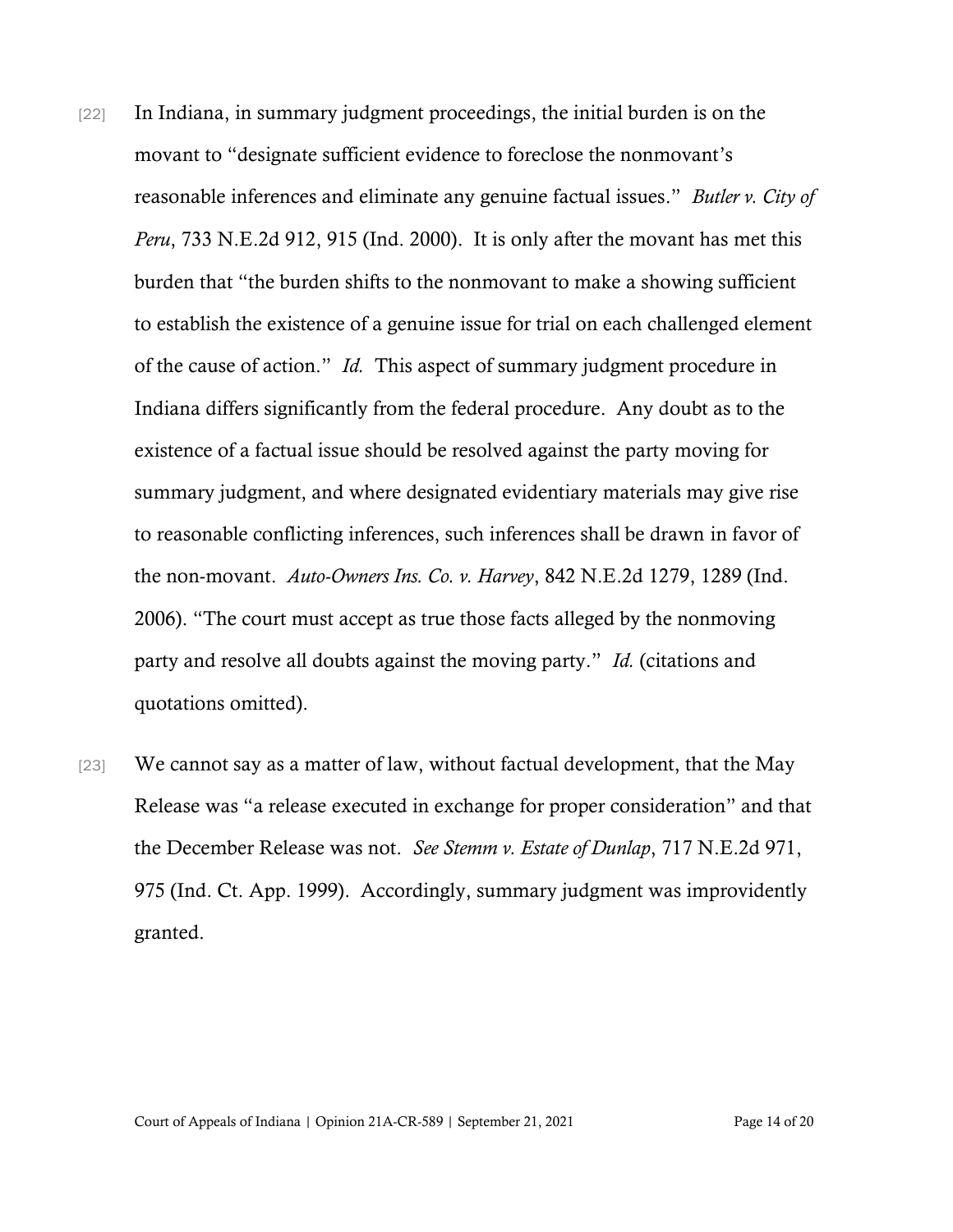#### Contemporaneous Writing Rule

- [24] Moreover, if the December Release fails for lack of consideration, the question remains as to whether intent must be found solely within the four corners of the May Release or another document is admissible. Valley Farms focuses upon the four corners rule of *Estate of Spry v. Greg & Ken, Inc.*, 749 N.E.2d 1269 (Ind. Ct. App. 2001)*.* There, a panel of this Court considered the propriety of a grant of summary judgment to all defendants based upon a release where it was claimed that the intention of the Estate and one defendant's insurer was to release only that insured and insurer. We observed that: "[o]ne standard rule of contract interpretation is that if the language of an instrument is unambiguous, the intent of the parties is to be determined by reviewing the language contained between the four corners of that instrument." *Id.* at 1273. The release broadly provided that the Estate released the insured "and any other person, firm or corporation charged or chargeable with responsibility or liability, their heirs, representatives and assigns, from any and all claims, demands, damages, costs, expenses, loss of services, actions and causes of action." *Id.* Finding no contradictory language in the release document, the Court held that summary judgment was proper because the instrument had unambiguously released all defendants. *Id.*
- [25] However, the Court acknowledged that, in some circumstances, "[t]he contemporaneous writing rule allows a court to determine the intent of the parties to an agreement by examining documents that were drafted contemporaneously. … In addition to being executed at the same time, the

Court of Appeals of Indiana | Opinion 21A-CR-589 | September 21, 2021 Page 15 of 20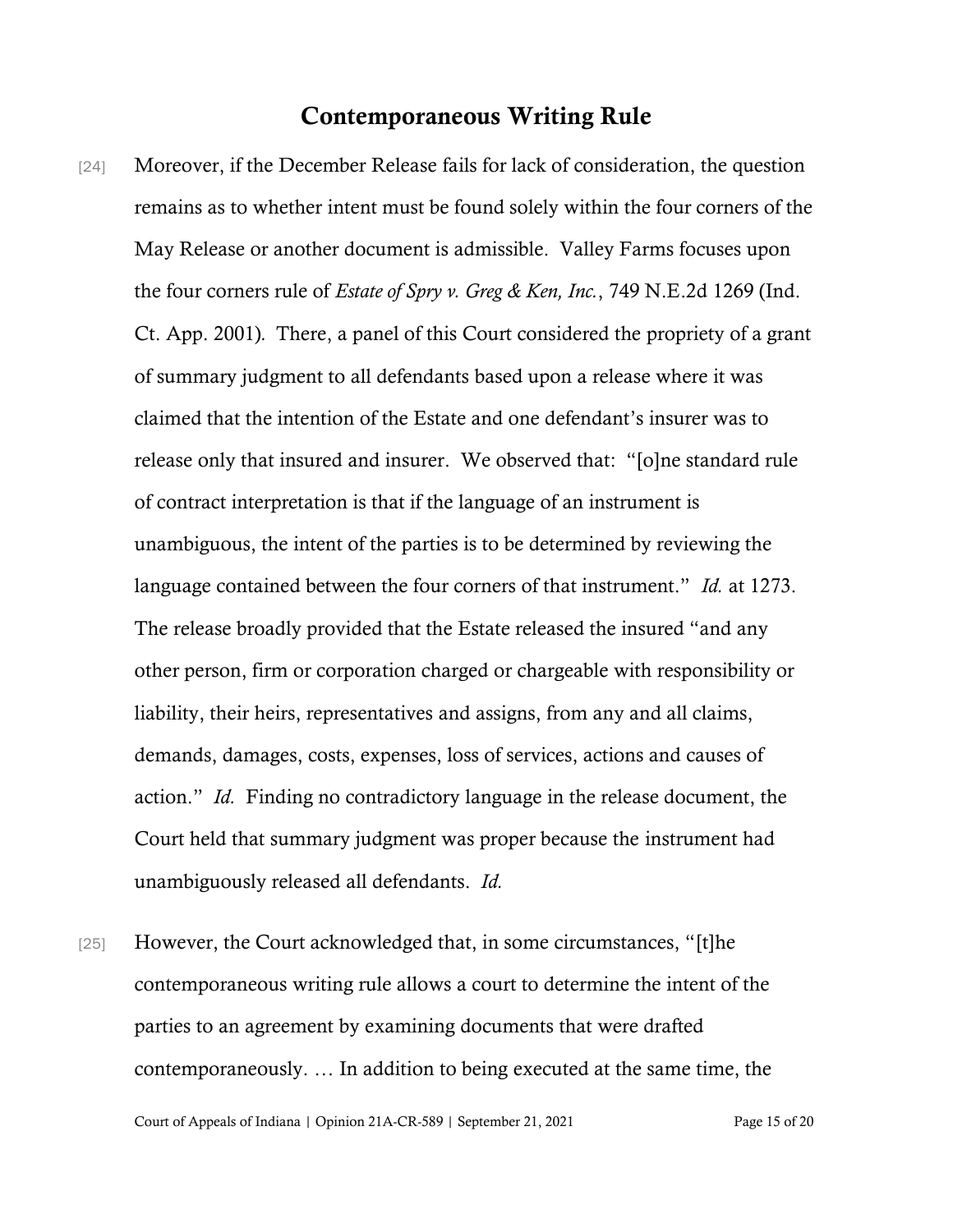writings must relate to the same transaction or subject-matter to be construed together as a contract." *Id.* at 1273-74 (citations omitted). The *Spry* Court found that the trial court had not erred in refusing to interpret together under the contemporaneous writing rule a release, a petition, and a court order executed on different dates and involving different parties. *Id.* at 1275.

[26] But Bird refers this court to our decision in *Rowell*, where the Court had determined that it was not bound by the four corners of a release agreement because the stipulation was a contemporaneous document; both were construed together. 705 N.E.2d at 482. The *Spry* Court explained and distinguished *Rowell*:

> In *Rowell*, a plaintiff, who intended to release only two of the four defendants she was suing, signed a general release. *Id*. at 478. Before filing the release with the trial court, the plaintiff's attorney realized that the general release released all four defendants, including GEICO, so the attorney drafted a stipulation providing that only two of the defendants were released. *Id.* The attorney then had all of the parties, including GEICO, sign the stipulation. *Id.* After the stipulation and release were filed with the trial court, GEICO asserted that they were released by the general release that the plaintiff had signed. *Id*. at 479. The trial court denied GEICO's motion for summary judgment. *Id*. After holding that GEICO was judicially estopped from asserting the general liability release because their representative had signed a stipulation agreeing that the release applied only to two other defendants, we noted that the contemporaneous document rule required us to interpret the release in conjunction with the stipulation. *Id*. at 481–482.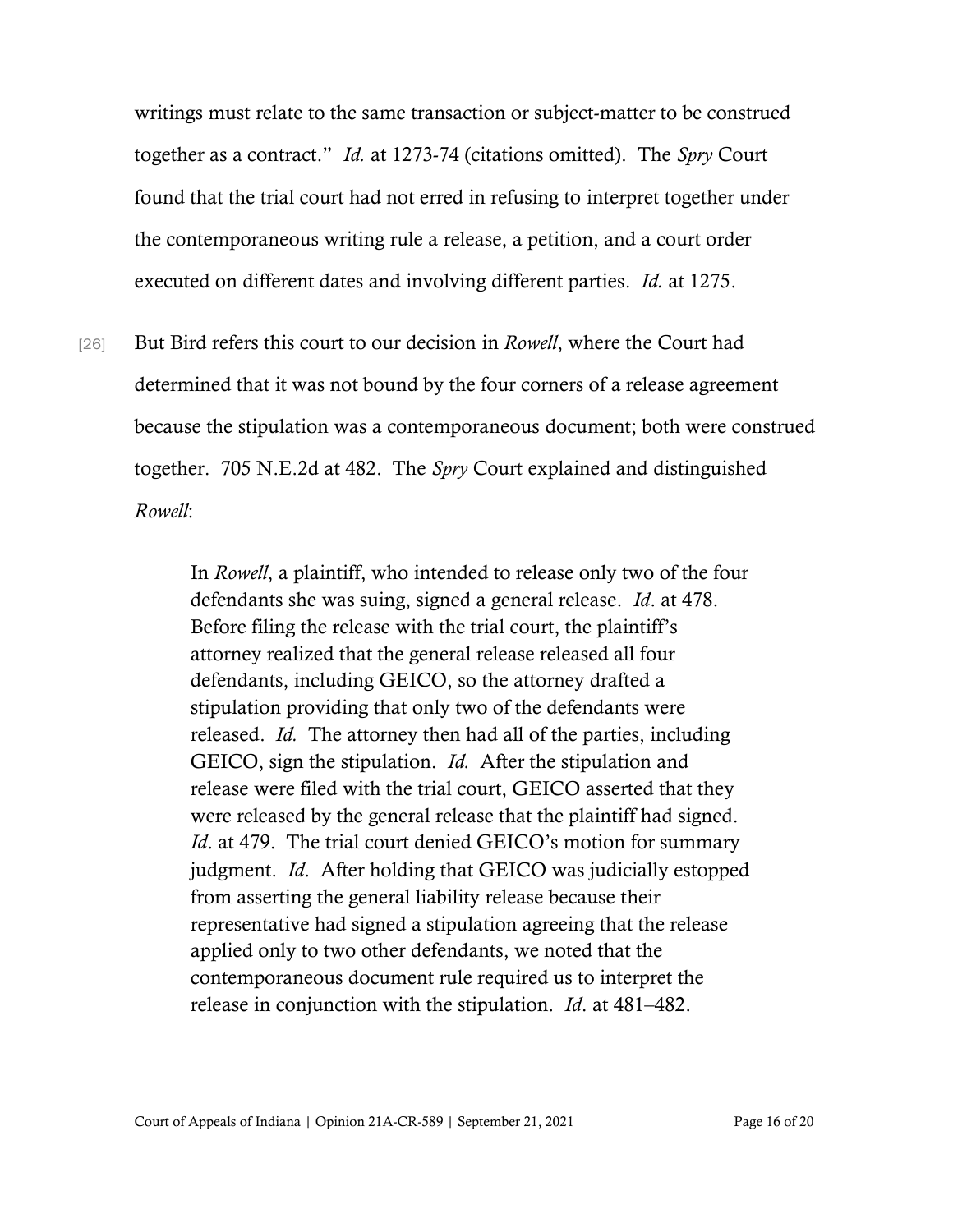Distinctions between the document in *Rowell* and the documents here prohibit us from following *Rowell*. The stipulation in *Rowell* was created and executed by all of the parties to the agreement in order to modify the release. *Id*. at 478. The signature of the GEICO representative on the stipulation was his acknowledgment that the stipulation modified the release. *See id*. Consequently, the release and the stipulation were part of the same transaction: a contract agreeing that some defendants would be released from liability in exchange for money.

#### *Estate of Spry*, 749 N.E.2d at 1274.

- [27] Here, the parties to the releases were Bird and D.G.'s parents while D.G. was a party to the Covenant. The contemporaneous writing rule does not absolutely require that the parties be the same; however, the doctrine "should be applied cautiously when the documents involve different parties." *Murat v. South Bend Lodge No. 235 of the Benev. & Protective Order of Elks of the USA and Burkhart Advertising, Inc.*, 893 N.E.2d 753, 757 (Ind. Ct. App. 2008), *trans. denied*. Instruments pertaining to the same subject matter and executed at the same time are construed together, "absent contractual language indicating that the documents are unrelated." *PNC Bank, Nat. Ass'n. v. LA Development, Inc.*, 973 N.E.2d 1131, 1136 (Ind. Ct. App. 2012), *trans. denied*.
- [28] Bird contends that (1) the circumstances surrounding the execution of the releases are more akin to those in *Rowell* than in *Spry*, (2) an expression of party intent to release only D.G.'s parents may be found in the contemporaneously executed Covenant, and (3) the latter release was drafted by the same parties to the earlier release, as was the case in *Rowell*.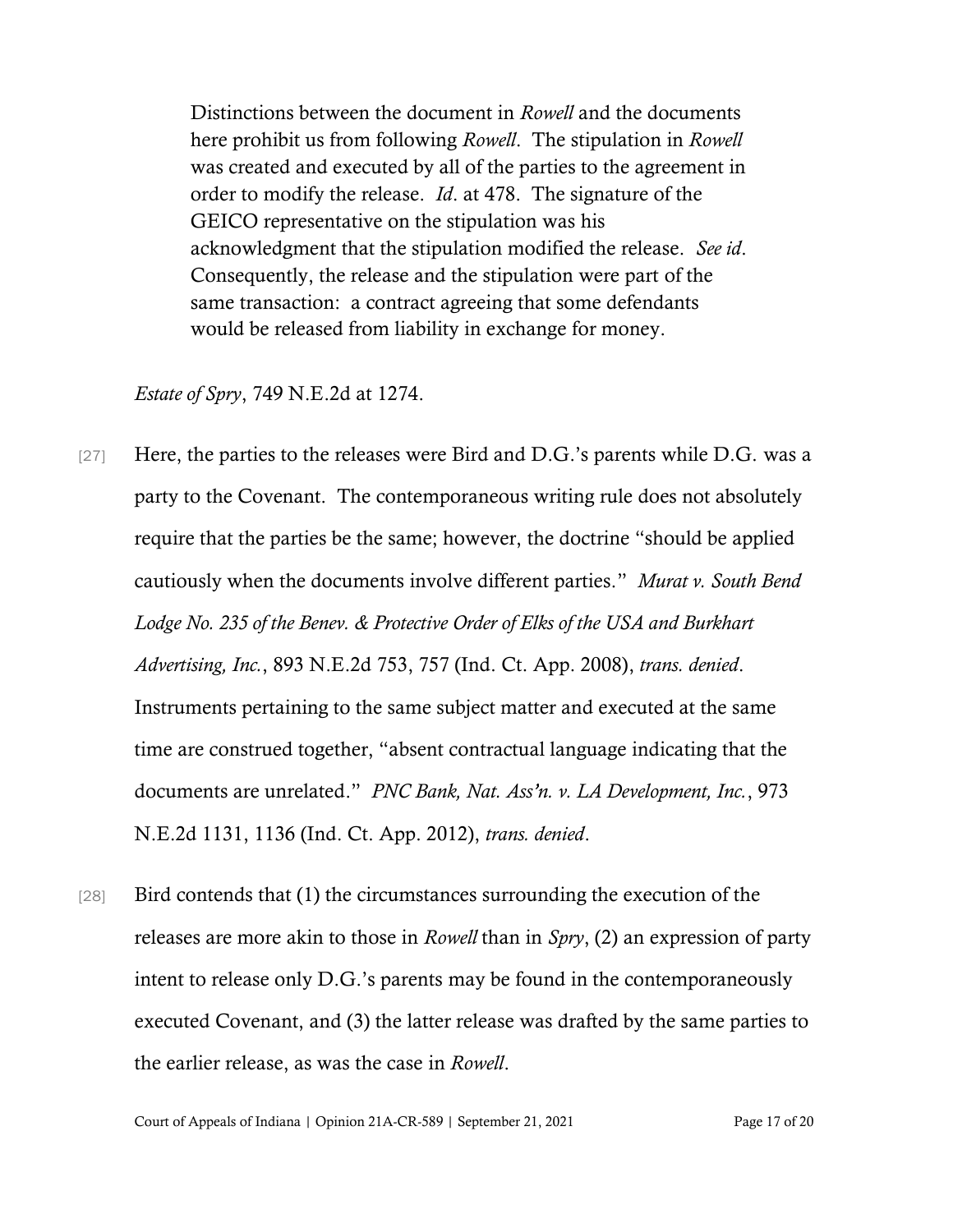- [29] The May Release purports to release all parties and claims and contains no contradictory language within the body of the document. However, the title is  $inconsistent<sup>7</sup>$  and there is no merger clause; the Covenant was executed the same day and specifically contemplates ongoing litigation. It pertains to the same subject matter – Bird's surrender of rights to pursue and hold liable those allegedly responsible for his injuries. Any liability on the part of D.G.'s parents is not due to their independent conduct but is derivative of D.G.'s liability
- [30] The Covenant contemplated ongoing litigation:

Bird believes that it would be detrimental to his case against co-Defendants—specifically, his causes of action against David Bagshaw, Valley Acre Farms LLC, and Geneva Bagshaw—if Bird dismissed his cause of action against D.G. before trial or final resolution of all claims against co-Defendants.

To avoid potential detriment to Bird's trial and settlement strategies and to avoid delay in the resolution of Bird's claims against D.G., Bird and D.G. are entering into this Covenant. …

To avoid delay in the resolution of Bird's claims against D.G., which would otherwise occur while Bird's claims against co-Defendants are being litigated and to obtain certainty in the resolution of Bird's claims against D.G., Bird does hereby now and forever COVENANT AND AGREE not to execute on any judgment against D.G. in excess of the Policy's remaining

 $7$  We acknowledge that a title is not a substantive term of a contract; however, our Indiana Supreme Court has included the title of a release document in its consideration of "contradictory references" found to "cloud the intent of the document." *Huffman v. Monroe Cnty. Comm. Sch.*, 588 N.E.2d 1264, 1267 (Ind. 1992). In that case, the Court concluded that "parol evidence may be utilized to determine the parties' true intentions respecting the document's application." *Id.*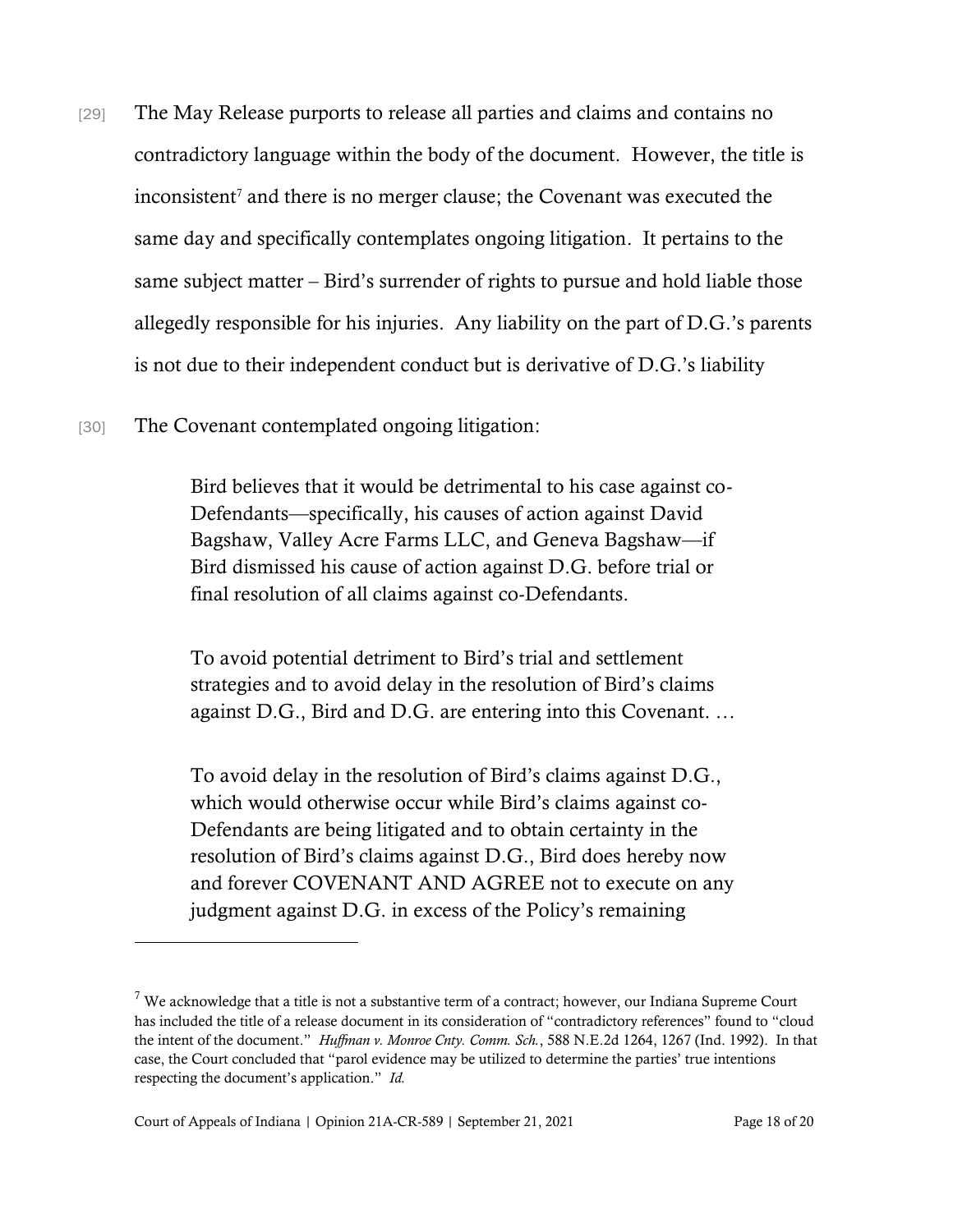applicable insurance proceeds after the resolution of Bird's claims against D.G.'s Parents[.] …

D.G. will remain a party to the lawsuit until Bird has resolved all claims against the remaining co-Defendants or Bird otherwise voluntarily dismisses D.G.[.] …

This Covenant does not limit Bird's ability to pursue his claims against David Bagshaw, Valley Acre Farms LLC, or Geneva Bagshaw but is full, final and complete with respect to any and all claims against D.G.

(App. Vol. II, pgs. 76-78.) Additionally, the December Release expresses intent to release only D.G.'s parents. We conclude that the criteria for consideration of a document under the contemporaneous writing rule is satisfied. Construing the language of the May Release together with the language of the other documents, it is clear that a limited release was intended.

### Conclusion

- [31] The trial court did not abuse its discretion in its evidentiary rulings. However, our examination of the designated materials, including documents appropriate for examination under the contemporaneous writing rule, leads us to conclude that Valley Acre did not meet its burden of showing the absence of a genuine issue of material fact and its entitlement to judgment as a matter of law. We therefore reverse the grant of summary judgment.
- [32] Reversed and remanded.